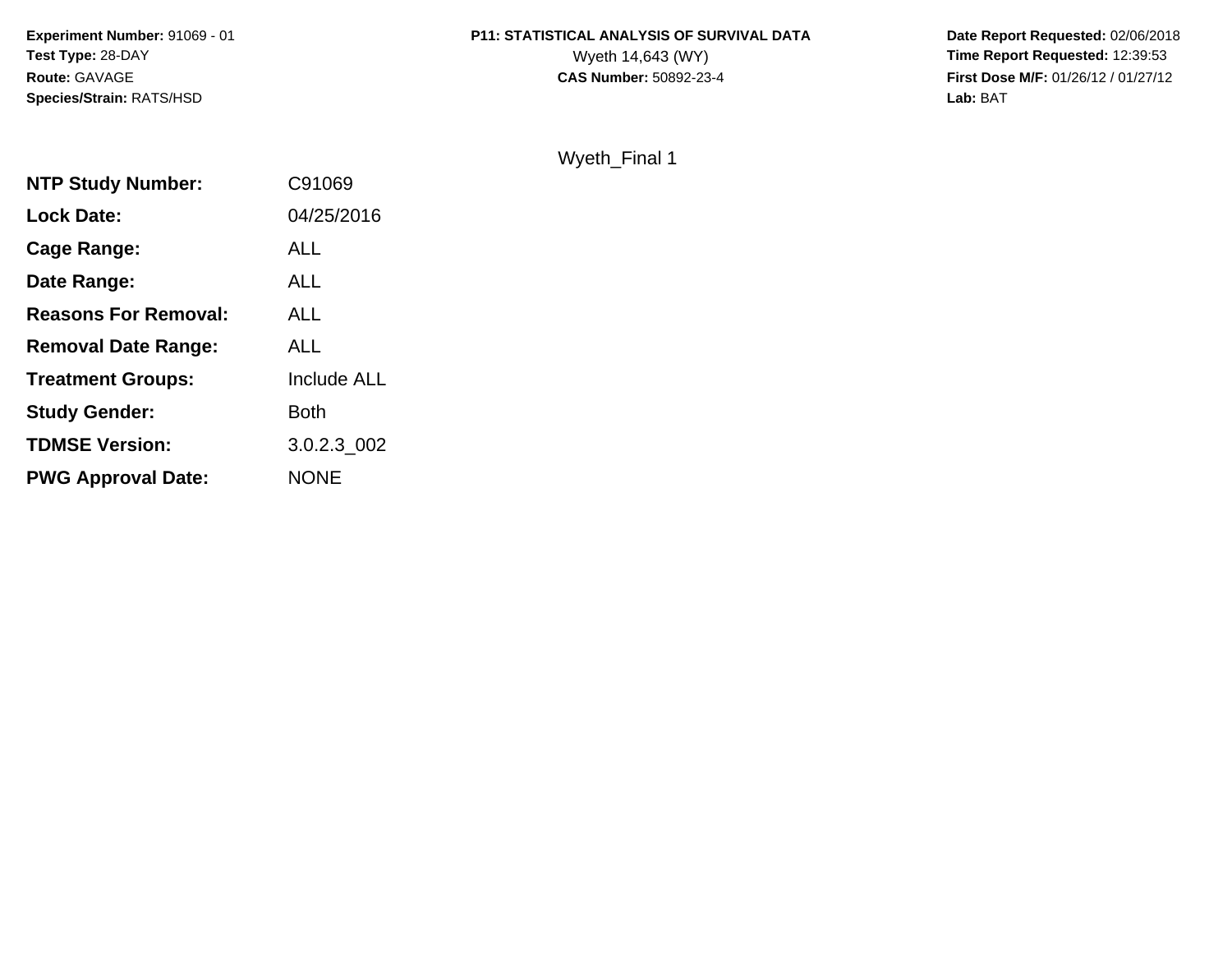**Date Report Requested:** 02/06/2018 Wyeth 14,643 (WY) **Time Report Requested:** 12:39:53<br>**CAS Number:** 50892-23-4 **Time Report Requested:** 12:39:53 **First Dose M/F:** 01/26/12 / 01/27/12<br>**Lab:** BAT **Lab:** BAT

### **MALE RATS**

FIRST TERMINAL SACRIFICE AT **29** DAYS

INDIVIDUAL SURVIVAL TIMES (DAYS)

| $DOSE = 0mg/kg/d M$                                                 |                     |                          |                    |
|---------------------------------------------------------------------|---------------------|--------------------------|--------------------|
| <b>TOTAL 10</b>                                                     | UNCENSORED DEATHS 0 | CENSORED DEATHS 0        | <b>TERMINAL 10</b> |
| UNCENSORED DEATH DAYS<br>None<br><b>CENSORED DEATH DAYS</b><br>None |                     |                          |                    |
| $DOSE = 6.25mg/kg/d M$                                              |                     |                          |                    |
| <b>TOTAL 10</b>                                                     | UNCENSORED DEATHS 0 | CENSORED DEATHS 0        | <b>TERMINAL 10</b> |
| UNCENSORED DEATH DAYS<br>None<br><b>CENSORED DEATH DAYS</b><br>None |                     |                          |                    |
| $DOSE = 12.5mg/kg/d M$                                              |                     |                          |                    |
| <b>TOTAL 10</b>                                                     | UNCENSORED DEATHS 0 | <b>CENSORED DEATHS 0</b> | <b>TERMINAL 10</b> |
| UNCENSORED DEATH DAYS<br>None<br><b>CENSORED DEATH DAYS</b><br>None |                     |                          |                    |
| $DOSE = 25mg/kg/d M$                                                |                     |                          |                    |
| TOTAL 10                                                            | UNCENSORED DEATHS 0 | CENSORED DEATHS 0        | <b>TERMINAL 10</b> |
| UNCENSORED DEATH DAYS<br>None<br><b>CENSORED DEATH DAYS</b><br>None |                     |                          |                    |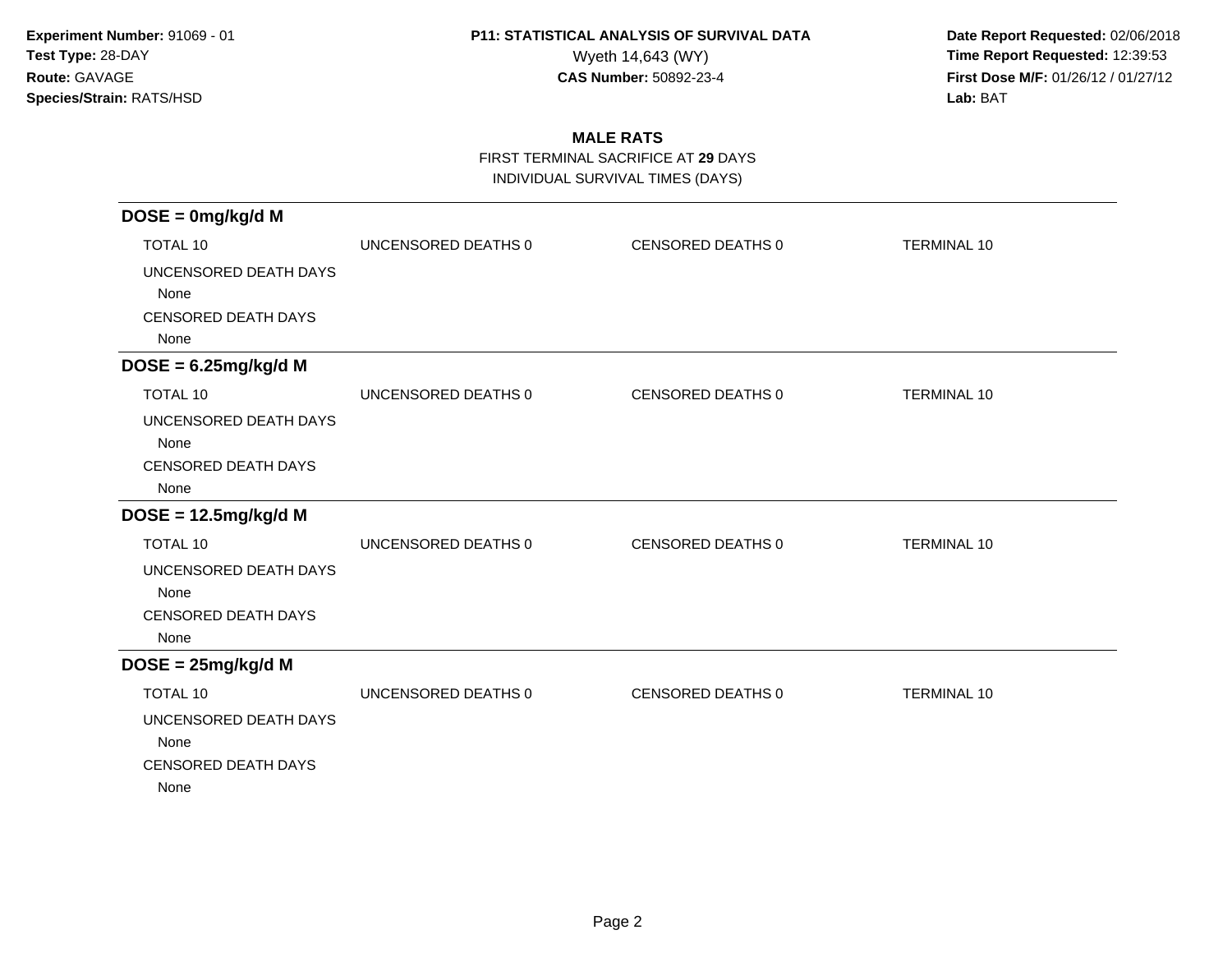**Date Report Requested:** 02/06/2018 Wyeth 14,643 (WY) **Time Report Requested:** 12:39:53<br>**CAS Number:** 50892-23-4 **Time Report Requested:** 12:39:53 **First Dose M/F:** 01/26/12 / 01/27/12<br>**Lab:** BAT **Lab:** BAT

#### **MALE RATS**

FIRST TERMINAL SACRIFICE AT **29** DAYS

| <b>KAPLAN-MEIER SURVIVAL PROBABILITY ESTIMATES (%)</b> |       |       |       |       |       |       |       |       |       |       |
|--------------------------------------------------------|-------|-------|-------|-------|-------|-------|-------|-------|-------|-------|
| <b>DOSE</b><br>TIME (DAYS)                             |       |       |       |       |       |       |       |       |       |       |
|                                                        | 3     | 6     | 9     | 12    | 15    | 18    | -21   | 24    | 27    | 29(A) |
| 0mg/kg/d M                                             | 100.0 | 100.0 | 100.0 | 100.0 | 100.0 | 100.0 | 100.0 | 100.0 | 100.0 | 100.0 |
| 6.25 $mg/kg/d$ M                                       | 100.0 | 100.0 | 100.0 | 100.0 | 100.0 | 100.0 | 100.0 | 100.0 | 100.0 | 100.0 |
| 12.5mg/kg/d M                                          | 100.0 | 100.0 | 100.0 | 100.0 | 100.0 | 100.0 | 100.0 | 100.0 | 100.0 | 100.0 |
| 25mg/kg/d M                                            | 100.0 | 100.0 | 100.0 | 100.0 | 100.0 | 100.0 | 100.0 | 100.0 | 100.0 | 100.0 |

<sup>(</sup>A) FIRST TERMINAL SACRIFICE<br>(B) THE FIRST ENTRY IS THE TREND TEST (TARONE, 1975) RESULT. SUBSEQUENT ENTRIES ARE THE RESULTS OF PAIRWISE TESTS (COX, 1972). NEGATIVE TRENDS ARE INDICATED BY "N".<br>(C) MEAN OF ALL UNCENSORED D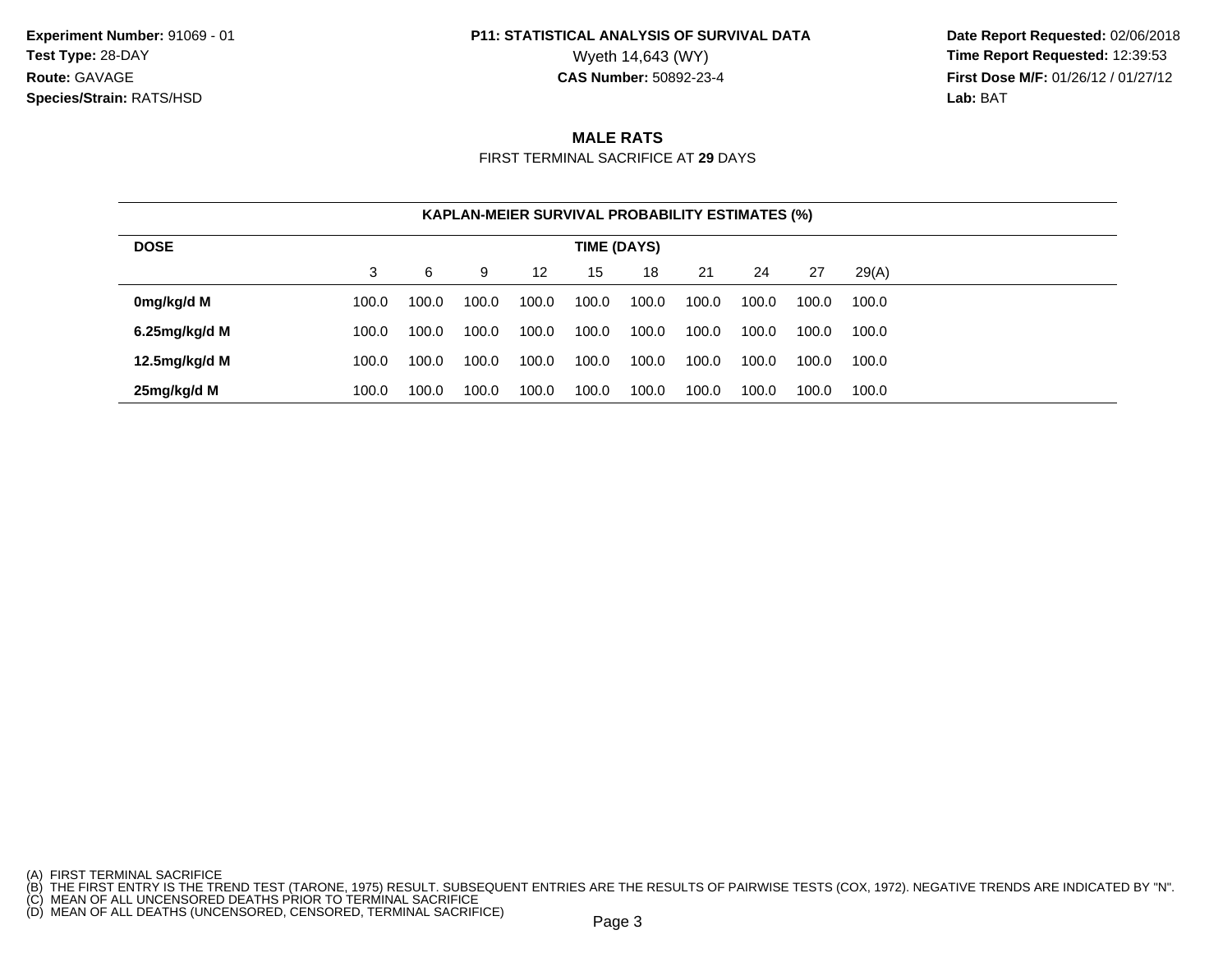**Date Report Requested:** 02/06/2018 Wyeth 14,643 (WY) **Time Report Requested:** 12:39:53<br>**CAS Number:** 50892-23-4 **Time Report Requested:** 12:39:53 **First Dose M/F:** 01/26/12 / 01/27/12<br>**Lab:** BAT **Lab:** BAT

### **MALE RATS**

FIRST TERMINAL SACRIFICE AT **29** DAYS

| <b>SURVIVAL SUMMARY STATISTICS</b>                                  |               |                  |                        |               |  |  |  |  |
|---------------------------------------------------------------------|---------------|------------------|------------------------|---------------|--|--|--|--|
| <b>DOSE</b>                                                         | 0mg/kg/d M    | $6.25$ mg/kg/d M | 12.5mg/kg/d M          | 25mg/kg/d M   |  |  |  |  |
| SURVIVAL AT END OF STUDY<br>(KAPLAN-MEIER)                          | 100.0%        | 100.0%           | 100.0%                 | 100.0%        |  |  |  |  |
| <b>SIGNIFICANCE (B)</b><br>(LIFE TABLE)                             | -----         | -----            | -----                  | -----         |  |  |  |  |
| <b>MEAN DAY OF</b><br><b>NATURAL DEATHS (C)</b><br>(STANDARD ERROR) | (.)           | (.)              | $\left( \cdot \right)$ | I.,           |  |  |  |  |
| <b>MEAN LIFE SPAN (D)</b><br>(STANDARD ERROR)                       | 29.0<br>(0.0) | 29.0<br>(0.0)    | 29.0<br>(0.0)          | 29.0<br>(0.0) |  |  |  |  |

<sup>(</sup>A) FIRST TERMINAL SACRIFICE<br>(B) THE FIRST ENTRY IS THE TREND TEST (TARONE, 1975) RESULT. SUBSEQUENT ENTRIES ARE THE RESULTS OF PAIRWISE TESTS (COX, 1972). NEGATIVE TRENDS ARE INDICATED BY "N".<br>(C) MEAN OF ALL UNCENSORED D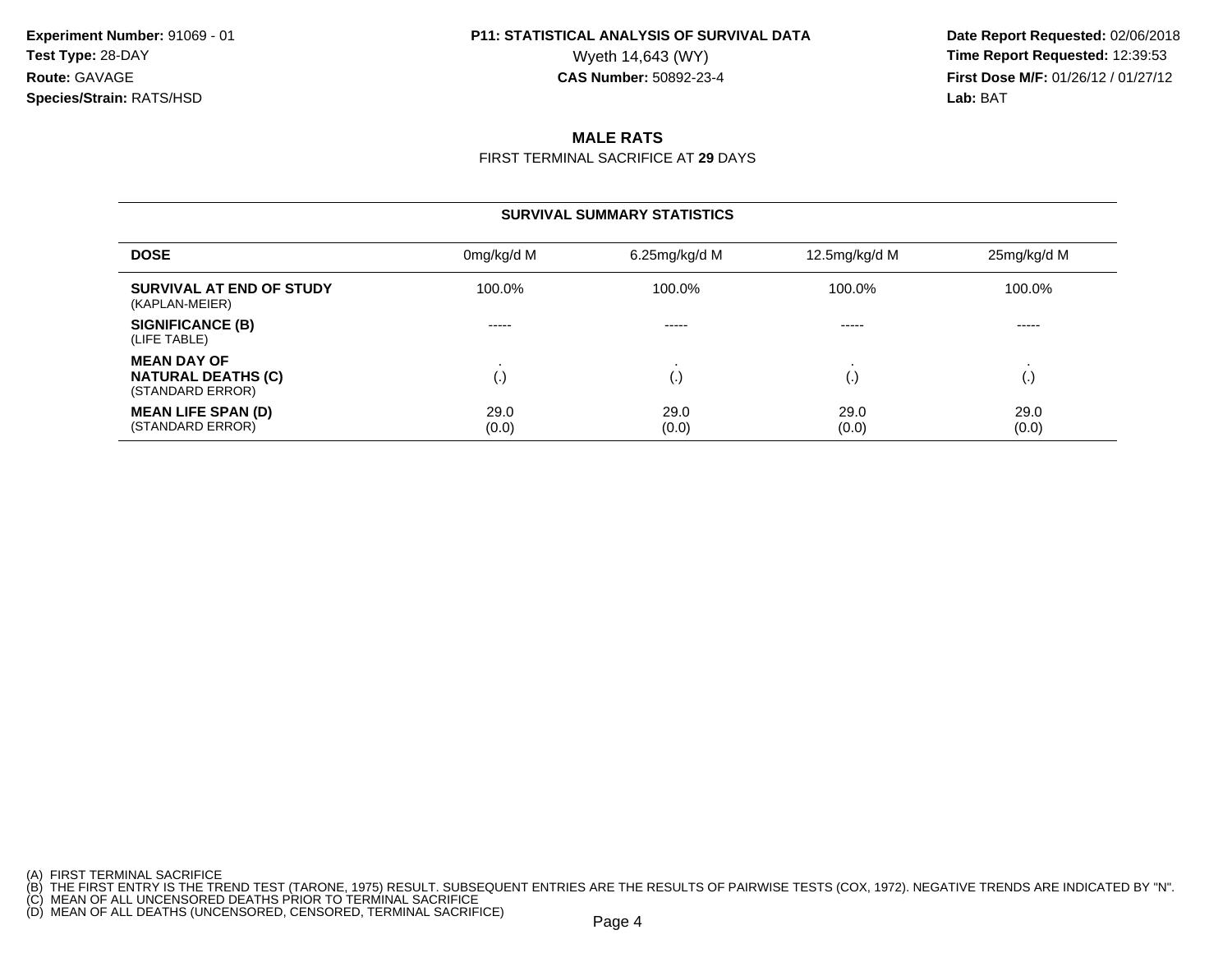**Date Report Requested:** 02/06/2018 Wyeth 14,643 (WY) **Time Report Requested:** 12:39:53<br>**CAS Number:** 50892-23-4 **Time Report Requested:** 12:39:53 **First Dose M/F:** 01/26/12 / 01/27/12<br>**Lab:** BAT **Lab:** BAT

### **FEMALE RATS**

FIRST TERMINAL SACRIFICE AT **29** DAYS

INDIVIDUAL SURVIVAL TIMES (DAYS)

| $DOSE = 0mg/kg/dF$                 |                     |                   |                    |
|------------------------------------|---------------------|-------------------|--------------------|
| TOTAL 10                           | UNCENSORED DEATHS 0 | CENSORED DEATHS 0 | <b>TERMINAL 10</b> |
| UNCENSORED DEATH DAYS              |                     |                   |                    |
| None                               |                     |                   |                    |
| <b>CENSORED DEATH DAYS</b><br>None |                     |                   |                    |
| $DOSE = 6.25mg/kg/dF$              |                     |                   |                    |
| <b>TOTAL 10</b>                    | UNCENSORED DEATHS 0 | CENSORED DEATHS 0 | <b>TERMINAL 10</b> |
| UNCENSORED DEATH DAYS              |                     |                   |                    |
| None                               |                     |                   |                    |
| <b>CENSORED DEATH DAYS</b><br>None |                     |                   |                    |
| $DOSE = 12.5mg/kg/dF$              |                     |                   |                    |
| <b>TOTAL 10</b>                    | UNCENSORED DEATHS 0 | CENSORED DEATHS 0 | <b>TERMINAL 10</b> |
| UNCENSORED DEATH DAYS              |                     |                   |                    |
| None                               |                     |                   |                    |
| <b>CENSORED DEATH DAYS</b>         |                     |                   |                    |
| None                               |                     |                   |                    |
| $DOSE = 25mg/kg/dF$                |                     |                   |                    |
| <b>TOTAL 10</b>                    | UNCENSORED DEATHS 0 | CENSORED DEATHS 0 | <b>TERMINAL 10</b> |
| UNCENSORED DEATH DAYS              |                     |                   |                    |
| None                               |                     |                   |                    |
| <b>CENSORED DEATH DAYS</b><br>None |                     |                   |                    |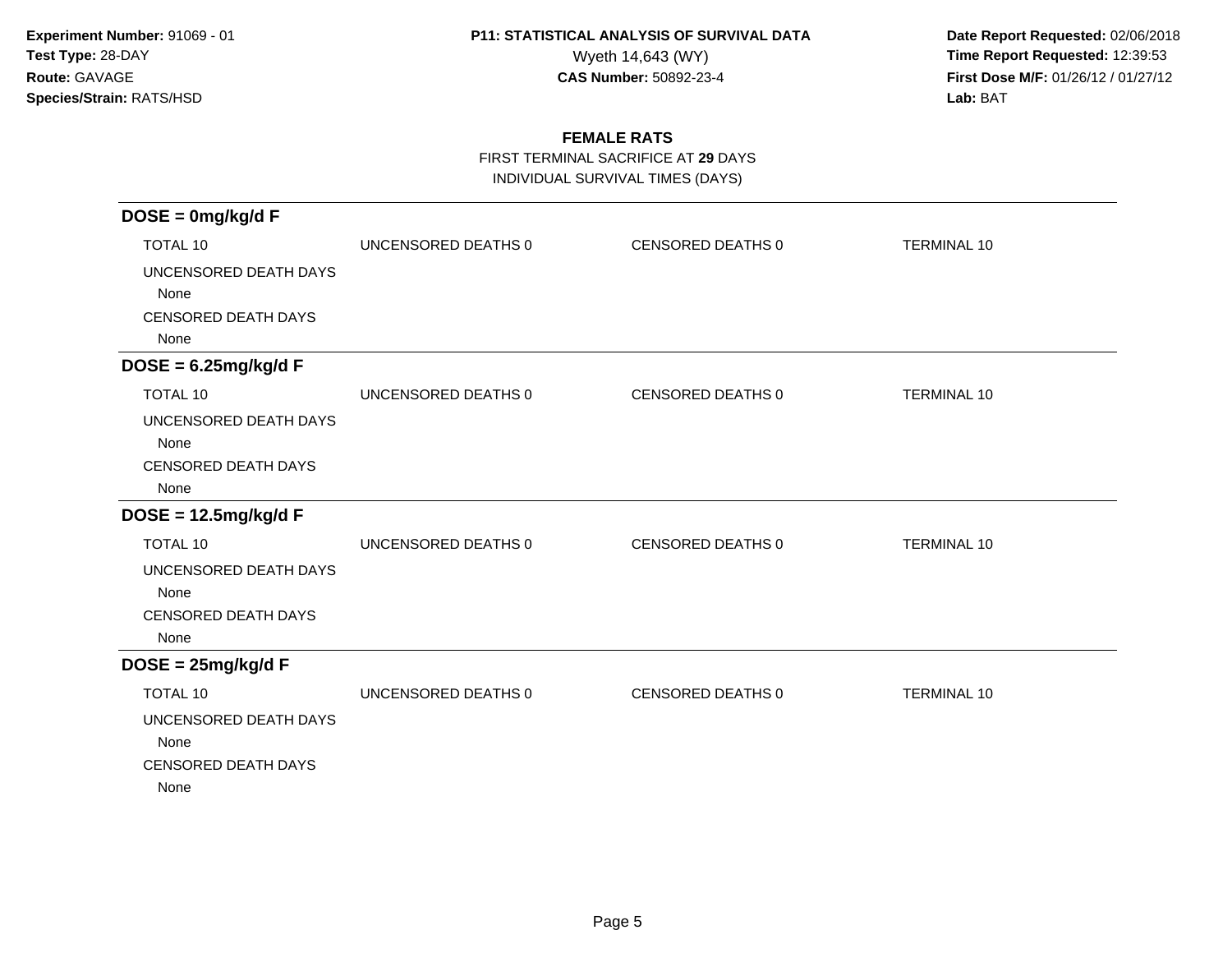**Date Report Requested:** 02/06/2018 Wyeth 14,643 (WY) **Time Report Requested:** 12:39:53<br>**CAS Number:** 50892-23-4 **Time Report Requested:** 12:39:53 **First Dose M/F:** 01/26/12 / 01/27/12<br>**Lab:** BAT **Lab:** BAT

#### **FEMALE RATS**

FIRST TERMINAL SACRIFICE AT **29** DAYS

| <b>KAPLAN-MEIER SURVIVAL PROBABILITY ESTIMATES (%)</b> |       |       |       |       |       |       |       |       |       |       |
|--------------------------------------------------------|-------|-------|-------|-------|-------|-------|-------|-------|-------|-------|
| <b>DOSE</b><br><b>TIME (DAYS)</b>                      |       |       |       |       |       |       |       |       |       |       |
|                                                        | 3     | 6     | 9     | 12    | 15    | 18    | 21    | 24    | 27    | 29(A) |
| 0mg/kg/d F                                             | 100.0 | 100.0 | 100.0 | 100.0 | 100.0 | 100.0 | 100.0 | 100.0 | 100.0 | 100.0 |
| 6.25 $mg/kg/d$ F                                       | 100.0 | 100.0 | 100.0 | 100.0 | 100.0 | 100.0 | 100.0 | 100.0 | 100.0 | 100.0 |
| 12.5 $mg/kg/d$ F                                       | 100.0 | 100.0 | 100.0 | 100.0 | 100.0 | 100.0 | 100.0 | 100.0 | 100.0 | 100.0 |
| 25mg/kg/d F                                            | 100.0 | 100.0 | 100.0 | 100.0 | 100.0 | 100.0 | 100.0 | 100.0 | 100.0 | 100.0 |

<sup>(</sup>A) FIRST TERMINAL SACRIFICE<br>(B) THE FIRST ENTRY IS THE TREND TEST (TARONE, 1975) RESULT. SUBSEQUENT ENTRIES ARE THE RESULTS OF PAIRWISE TESTS (COX, 1972). NEGATIVE TRENDS ARE INDICATED BY "N".<br>(C) MEAN OF ALL UNCENSORED D